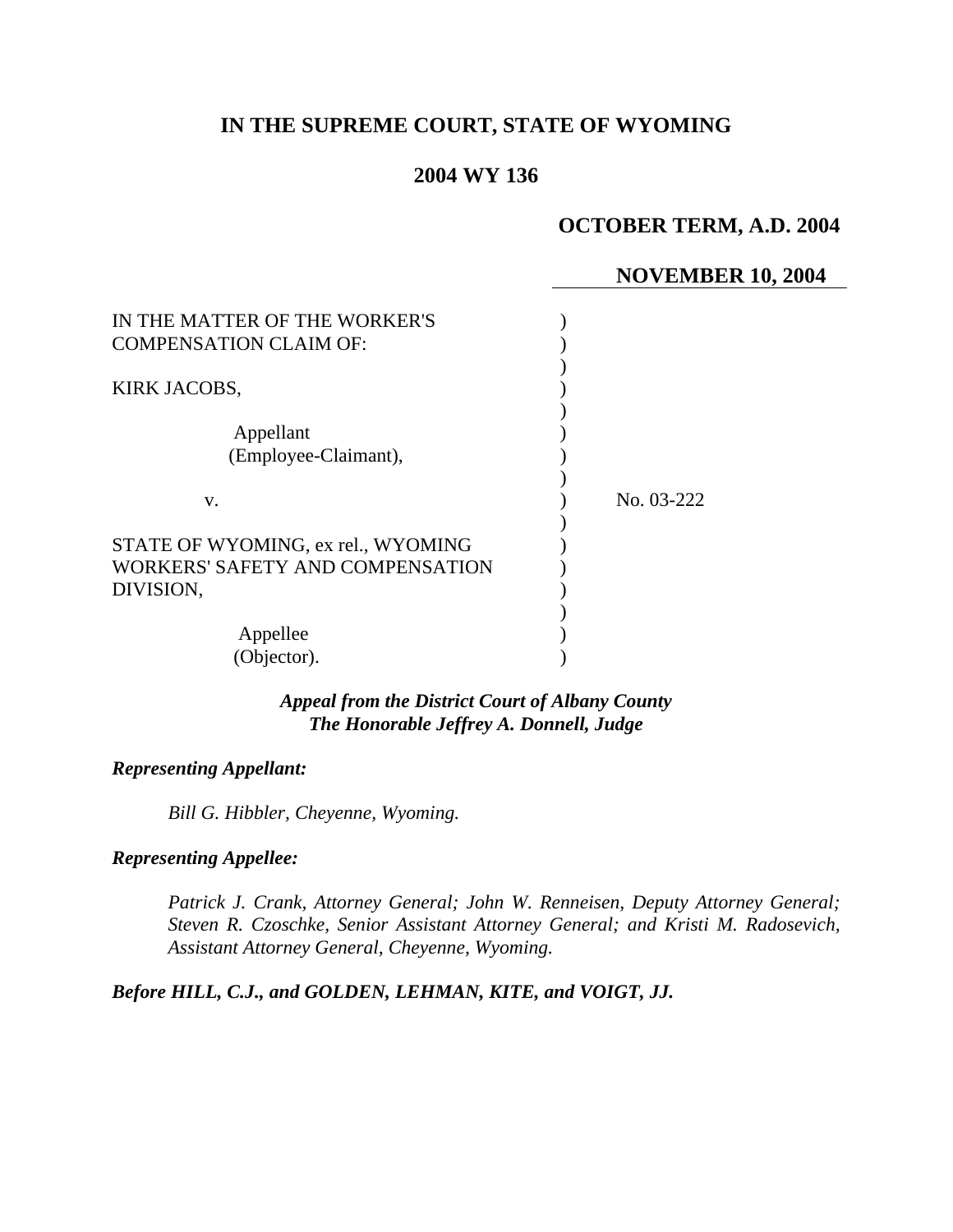### **VOIGT, Justice.**

[¶1] Kirk Jacobs (Jacobs) sustained a work-related toe injury in 1982. In 2001, Jacobs filed worker's compensation claims for a lung condition and a knee injury, both of which he claimed were related to the 1982 toe injury. The Wyoming Workers' Safety and Compensation Division (the Division) denied benefits for the lung and knee claims. Jacobs objected to the Division's determination and the matter was referred to the Wyoming Medical Commission (the Commission). Following a contested hearing, the Commission affirmed the Division's denial of benefits. On appeal, Jacobs does not object to the denial of benefits for his knee and lung claims, but rather he takes exception with the Commission's finding regarding the causal connection between the 1982 toe injury and subsequent abdominal pain, an ailment for which he has been receiving worker's compensation payments for over twenty years. We affirm the Commission's determination of the lung and knee claims and will not address the propriety of the Commission's finding about Jacobs' chronic abdominal pain, as that issue is not properly before us.

### *ISSUE*

[¶2] Wyo. Stat. Ann. § 16-3-114(a) (LexisNexis 2003) requires that a party must be "aggrieved or adversely affected in fact" to seek judicial review of an agency action. Likewise, the doctrine of ripeness prevents courts from "'entangling themselves'" in an administrative proceeding until a decision has been "'formalized and its effects felt in a concrete way by the challenging parties.'" *Industrial Siting Council of State of Wyo. v. Chicago & North Western Transp. Co.*, 660 P.2d 776, 779 (Wyo. 1983) (*quoting Abbott Laboratories v. Gardner*, 387 U.S. 136, 87 S.Ct. 1507, 1515, 18 L.Ed.2d 681 (1967)). In light of these principles, the issue we must consider is whether this Court should review the Commission's finding regarding Jacobs' chronic abdominal pain, when he has not been denied benefits for his chronic abdominal pain.

## **FACTS**

[¶3] In 1982, Jacobs sustained a toe injury for which he was paid worker's compensation benefits. The injury became infected and Jacobs was prescribed an antibiotic, Keflex, to treat the infection. After taking the Keflex, Jacobs experienced severe and chronic abdominal pain, which pain has been treated with large amounts of narcotic pain medication for approximately the past twenty years.

[¶4] In 2001, Jacobs sought worker's compensation benefits for lung problems and an orthopedic knee problem. Jacobs claimed that both ailments were caused by the pain medication he was taking for his chronic abdominal pain. The Division denied benefits for both the knee and lung claims. Jacobs objected to the Division's final determination and the matter was referred to the Commission for a hearing. The Commission sustained the Division's denial of benefits, finding that Jacobs failed to prove that the pain medication caused his lung or knee problems. As part of its findings, the Commission also stated that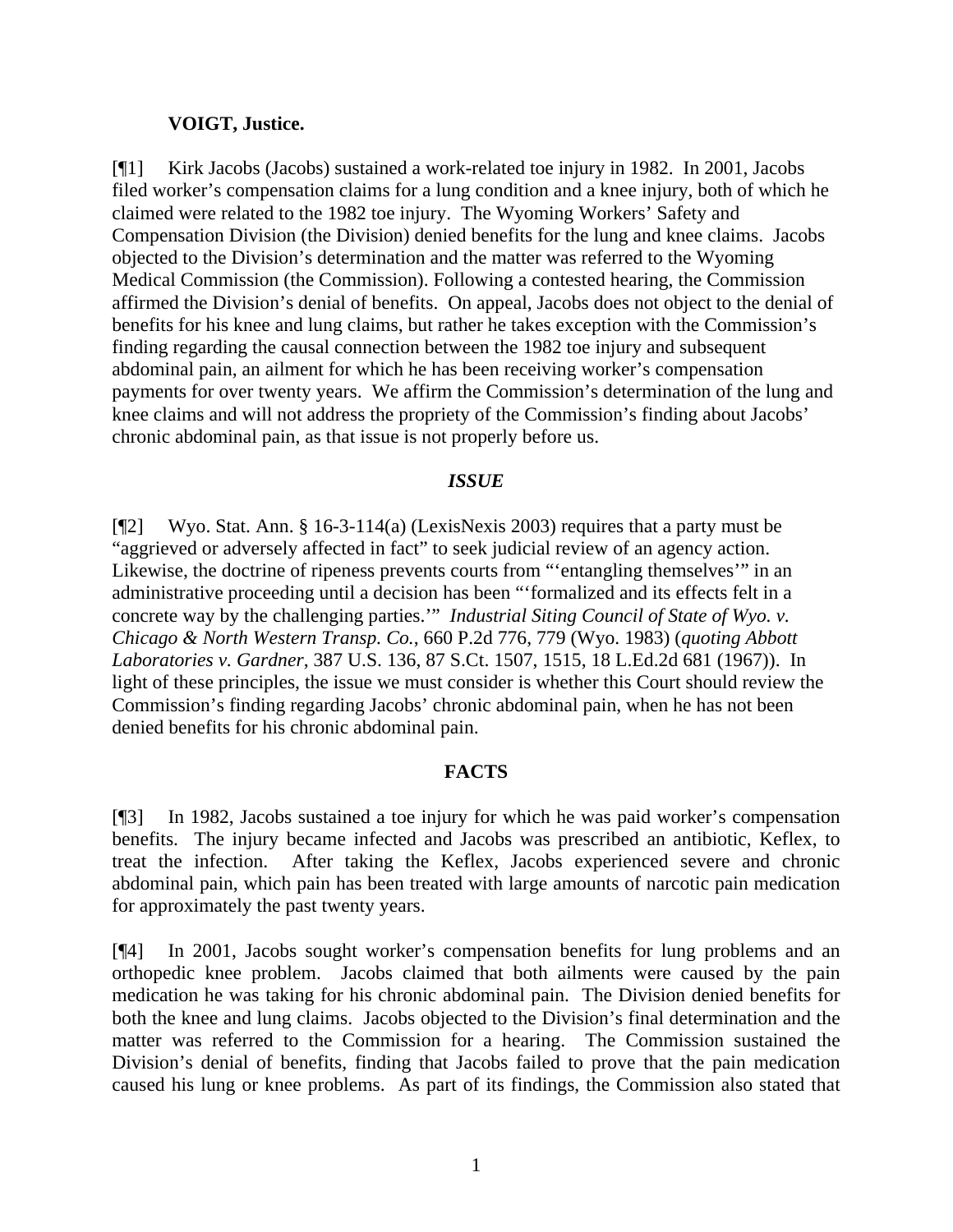Jacobs failed to establish a causal link between the work-related toe injury and his chronic abdominal pain.

[¶5] Jacobs filed a petition for review with the district court. In that petition, Jacobs asserted that he was denied due process because he was not provided sufficient notice that the Commission would consider the causal link between his chronic abdominal pain and the toe injury at the hearing regarding his lung and knee claims. The district court affirmed the Commission's decision and this timely appeal followed.

## **DISCUSSION**

[¶6] Although Jacobs appeals from the Commission's denial of benefits for his lung and knee injury claims, his primary concern on appeal is with the Commission's finding as to his chronic abdominal pain. Jacobs' appellate brief states "the only denial of medical benefits that is at issue in this appeal is that relating to Mr. Jacobs' injury of his continuing abdominal pain." He concludes his appellate brief by requesting "the Medical Commission's Decision entered in this matter denying benefits for his chronic abdominal pain, be voided . . .." The problem with this request, and with Jacobs' appeal as a whole, is that nothing indicates that Jacobs has been denied, or will be denied, benefits for his chronic abdominal pain. The Commission's findings of fact and conclusions of law stated:

> Following a careful review of all the evidence presented in the case, the Medical Commission finds that Kirk Jacobs has not met his burden of proving that his treatment for breathing and pulmonary problems are related to his September 24, 1982, work injury. He has also not met his burden of proof that arthritis in his knees is related to his work injury. Therefore he is not entitled to medical payment for the benefits in question.

While the Commission affirmed the denial of benefits for Jacobs' lung and knee claims, the findings of fact and conclusions of law contain no language denying Jacobs future benefits for his chronic abdominal pain nor does the record on appeal indicate that Jacobs has been, or will be, denied benefits related to his chronic abdominal pain.

# *"Aggrieved or Adversely Affected in Fact"*

[¶7] We have held that "[j]udicial review of an agency action is authorized by Wyo. Stat. Ann. § 16-3-114(a)<sup>[1]</sup> only for those persons 'aggrieved or adversely affected in fact' by the

 1 Wyo. Stat. Ann. § 16-3-114(a) provides:

Subject to the requirement that administrative remedies be exhausted and in the absence of any statutory or common-law provision precluding or limiting judicial review, any person aggrieved or adversely affected in fact by a final decision of an agency in a contested case, or by other agency action or inaction, or any person affected in fact by a rule adopted by an agency, is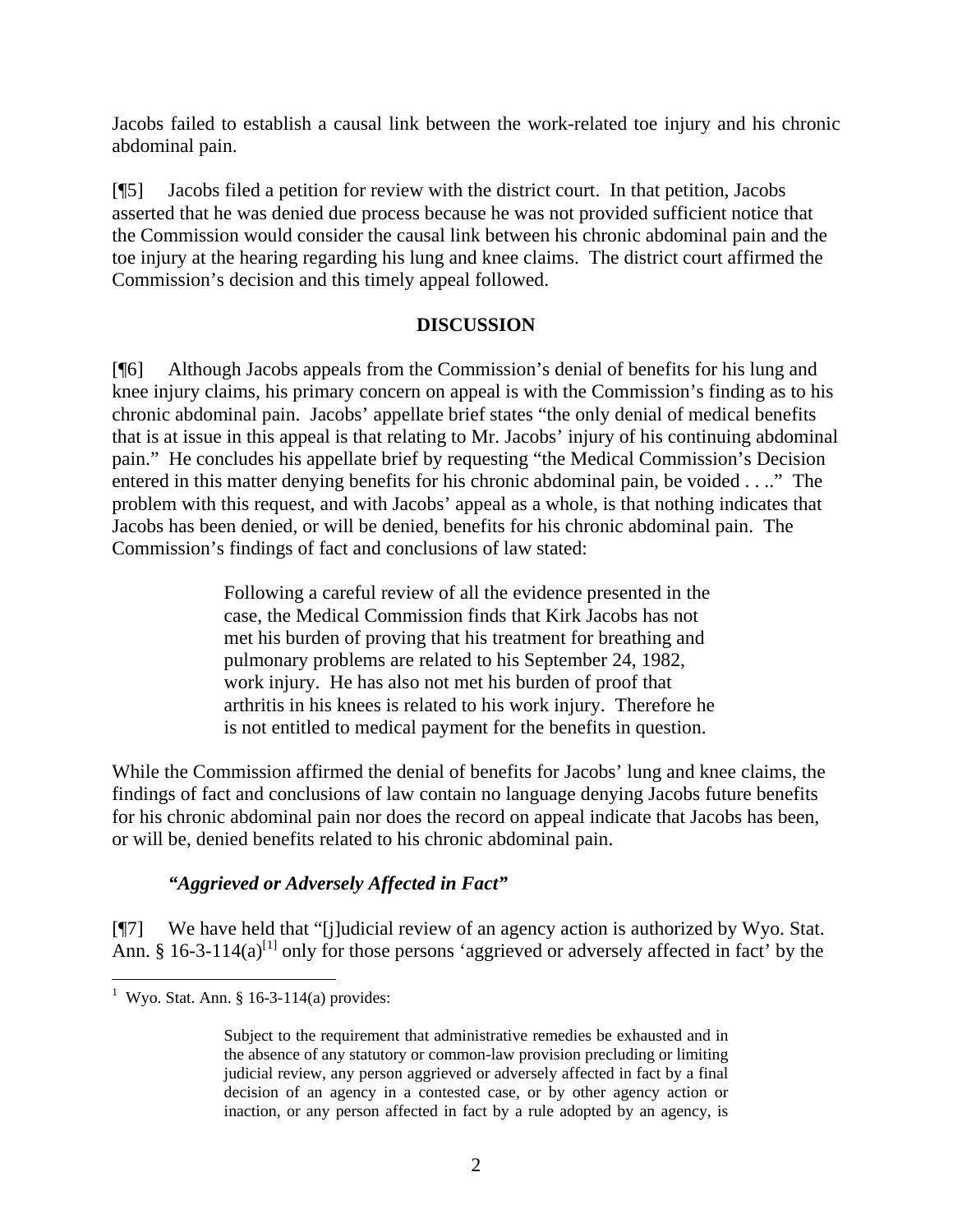challenged action." *Jolley v. State Loan and Inv. Bd.,* 2002 WY 7, ¶ 7, 38 P.3d 1073, 1076 (Wyo. 2002).

> "An aggrieved or adversely affected person is one who has a legally recognizable interest in that which will be affected by the action. *Hoke v. Moyer*, 865 P.2d 624, 628 (Wyo.1993). A potential litigant must show injury or potential injury by 'alleg[ing] a perceptible, rather than a speculative, harm resulting from the agency action.' *Foster's, Inc. v. City of Laramie*, 718 P.2d 868, 872 (Wyo.1986). '"The interest which will sustain a right to appeal must generally be substantial, immediate, and pecuniary. A future, contingent, or merely speculative interest is ordinarily not sufficient."' *L Slash X Cattle Company, Inc. v. Texaco, Inc.*, 623 P.2d 764, 769 (Wyo.1981) (*quoting* 4 Am.Jur.2d *Appeal and Error* § 180)."

*Jolley*, 2002 WY 7, ¶ 7, 38 P.3d at 1076-77 (*quoting Roe v. Board of County Com'rs, Campbell County*, 997 P.2d 1021, 1023 (Wyo. 2000)). Jacobs does not present specific facts to demonstrate how he has been injured. *Roe*, 997 P.2d at 1023. He alleges in his brief that the Commission acted without jurisdiction and that his rights to due process were violated; however, he fails to demonstrate how these alleged errors resulted in him being "aggrieved or adversely affected in fact . . .." *Id*. A review of the record reveals no "substantial, immediate, and pecuniary" harm resulting from the Commission's finding. *Jolley*, 2002 WY 7, ¶ 7, 38 P.3d at 1076. We refuse to speculate as to what effect, if any, the Commission's finding will have on Jacobs.

## *Ripeness*

 $\overline{a}$ 

[¶8] Until Jacobs is actually denied benefits for his abdominal pain, that issue is not ripe for our review.

> The ripeness doctrine is a category of justiciability "developed to identify appropriate occasions for judicial action." 13 Wright, Miller & Cooper, Federal Practice and Procedure: Jurisdiction § 3529, p. 146 (1975). The basic rationale of the ripeness requirement, like that of the justiciability requirement,

entitled to judicial review in the district court for the county in which the administrative action or inaction was taken, or in which any real property affected by the administrative action or inaction is located, or if no real property is involved, in the district court for the county in which the party aggrieved or adversely affected by the administrative action or inaction resides or has its principal place of business. The procedure to be followed in the proceeding before the district court shall be in accordance with rules heretofore or hereinafter adopted by the Wyoming supreme court.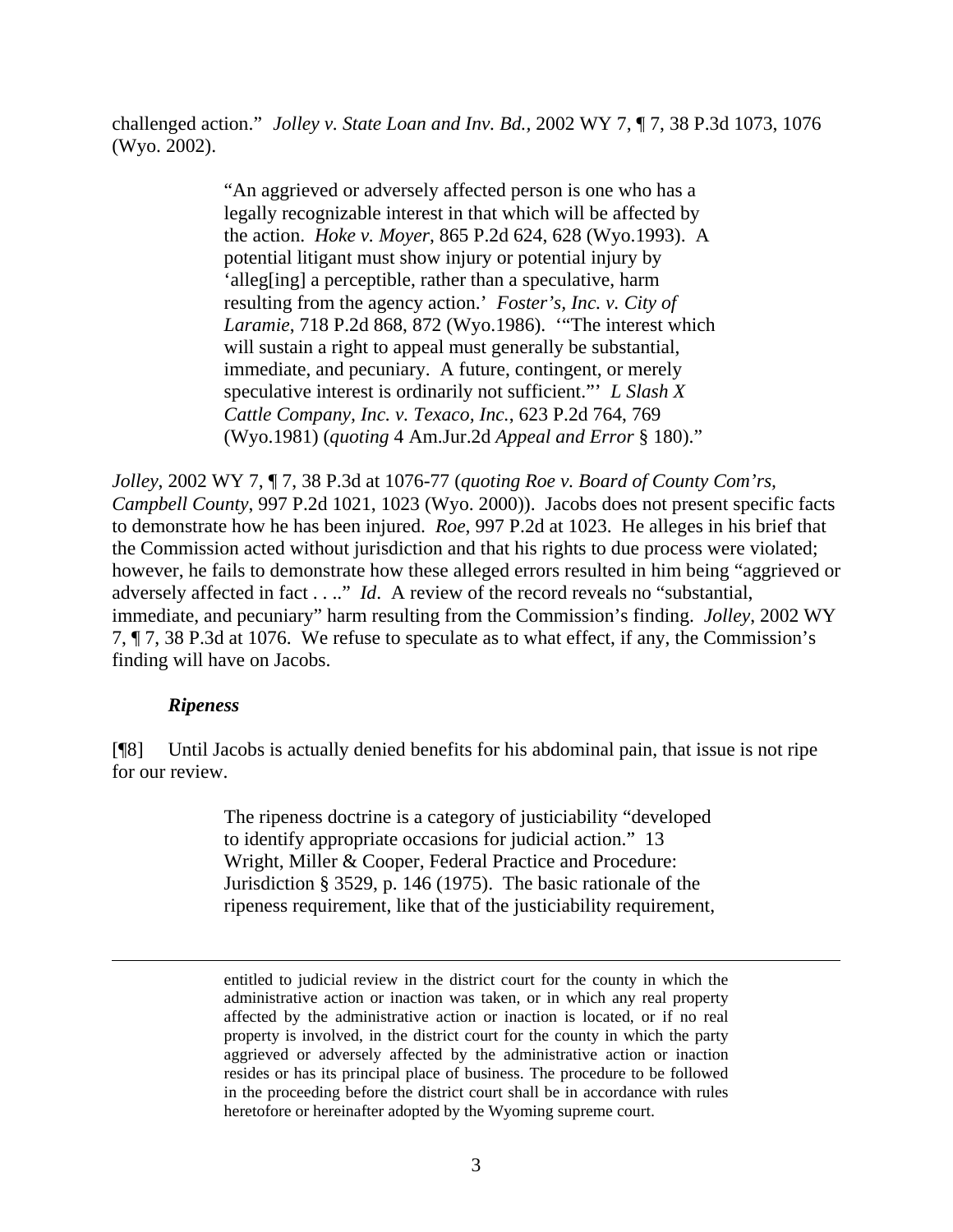" $* * *$  is to prevent the courts, through avoidance of premature adjudication, from entangling themselves in abstract disagreements over administrative policies, and also to protect the agencies from judicial interference until an administrative decision has been formalized and its effects felt in a concrete way by the challenging parties. The problem is best seen in a twofold aspect, requiring us to evaluate both the fitness of the issues for judicial decision and the hardship to the parties of withholding court consideration." *Abbott Laboratories v. Gardner*, 387 U.S. 136, 87 S.Ct. 1507, 1515, 18 L.Ed.2d 681 (1967).

*Industrial Siting Council of State of Wyo.*, 660 P.2d at 779. Benefits for Jacobs' chronic abdominal pain have not been denied and no decision determining that issue has been formalized. Until a final determination is made by the appropriate administrative agency, the issue is not fit for our review. This Court cannot reverse or affirm a denial of benefits that has not occurred.

## *Res Judicata or Collateral Estoppel*

[¶9] The only perceptible hardship that may befall Jacobs as a result of our withholding consideration of this issue is the possibility that the Commission's statement that Jacobs failed to meet his burden of proof with respect to the abdominal pain may have some future collateral estoppel or res judicata effect. A similar concern was raised in *Himes v. Petro Engineering & Const.,* 2003 WY 5, 61 P.3d 393 (Wyo. 2003). There, the Commission denied Himes' request for an increased permanent physical impairment rating. *Id.*, 2003 WY 5, ¶ 9, 61 P.3d at 397. In making that determination, the Commission concluded that Himes failed to prove that her current physical complaints were related to a work injury. *Id.* The Division then used that finding to inform Himes' health care providers that it would no longer pay for medical treatment for Himes. *Id*. The Division later conceded that it should not have made any decision regarding Himes' future eligibility for benefits, as the Commission's order contained no language regarding future benefits. *Id.*, 2003 WY 5, ¶ 20, 61 P.3d at 400. However, Himes claimed that this concession was insufficient because so long as the findings regarding causation were in the order, they could possibly have some future res judicata or collateral estoppel effect. *Id.*, 2003 WY 5, ¶ 21, 61 P.3d at 400. Although we acknowledged that those might be available defenses to the Division, we concluded "[i]t is not for this Court to decide if the doctrine of res judicata or collateral estoppel will apply in a future proceeding." *Id.*

[¶10] If Jacobs is denied benefits for his chronic abdominal pain, the Commission's finding that he failed to meet his burden of establishing causation may or may not have a res judicata or collateral estoppel effect. That question, however, will have to be determined when and if it is properly before us.